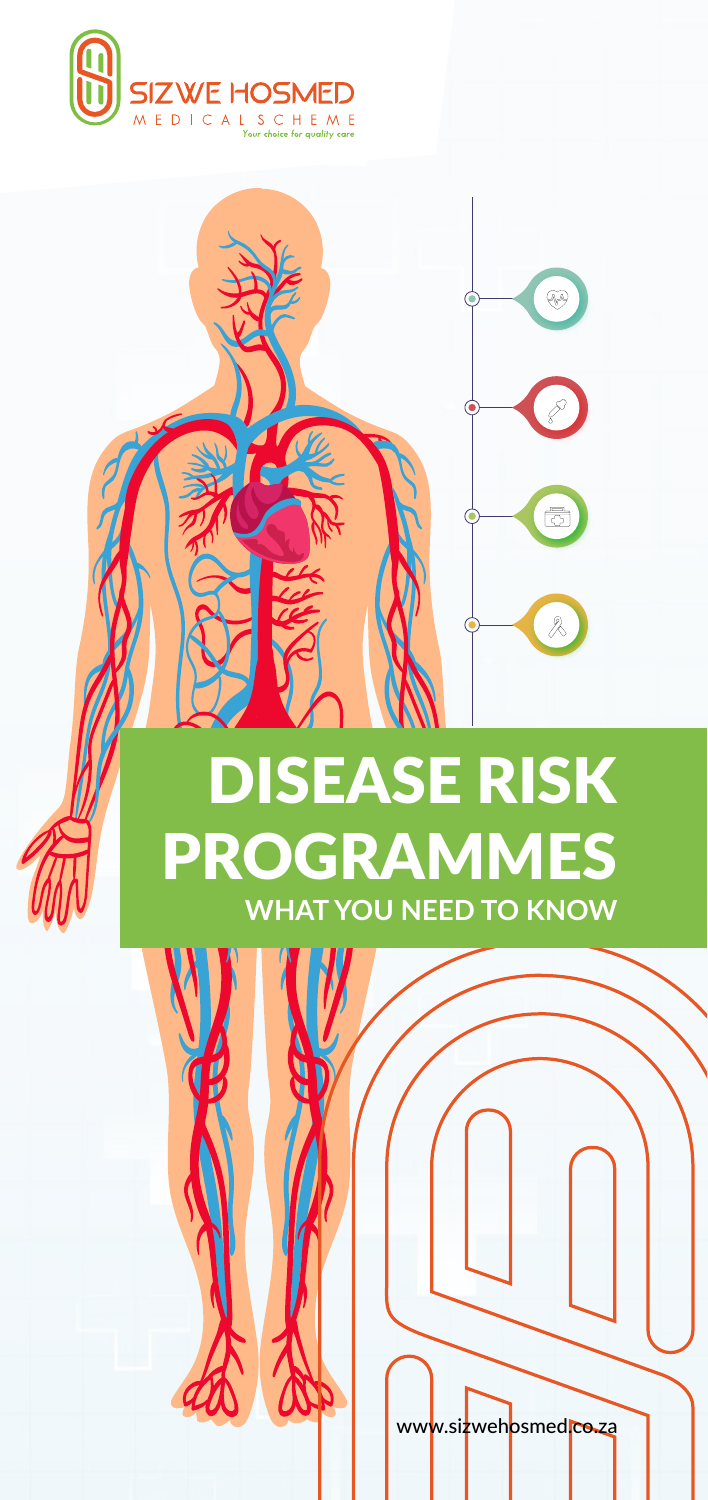

## **Dear Member**

Your wellbeing is of vital importance to us. Being diagnosed with a chronic illness can be stressful and it's normal to experience a range of emotions in the wake of such a diagnosis. However, you can learn to manage these feelings to live a fulfilling life. We are here for you, to assist in managing your chronic condition effectively through our Disease Risk Management (DRM) Programme.

When registering on the programme, we will help you to manage your chronic condition and improve overall health. Our ultimate goal being to minimise complications and advert costly hospitalisation admissions.

The programme will provide a comprehensive treatment plan that is suited to the condition you were diagnosed with, along with regular health information to help you better understand your chronic illness. All our plans have a wellness benefit for screening and testing; these are defined consultations and tests that must be done each year in order to monitor your health and wellness.

We also offer other programmes such as Mental Health, HIV and Maternity in addition to the DRM programme offering.

## **Your Choice for Quality Care**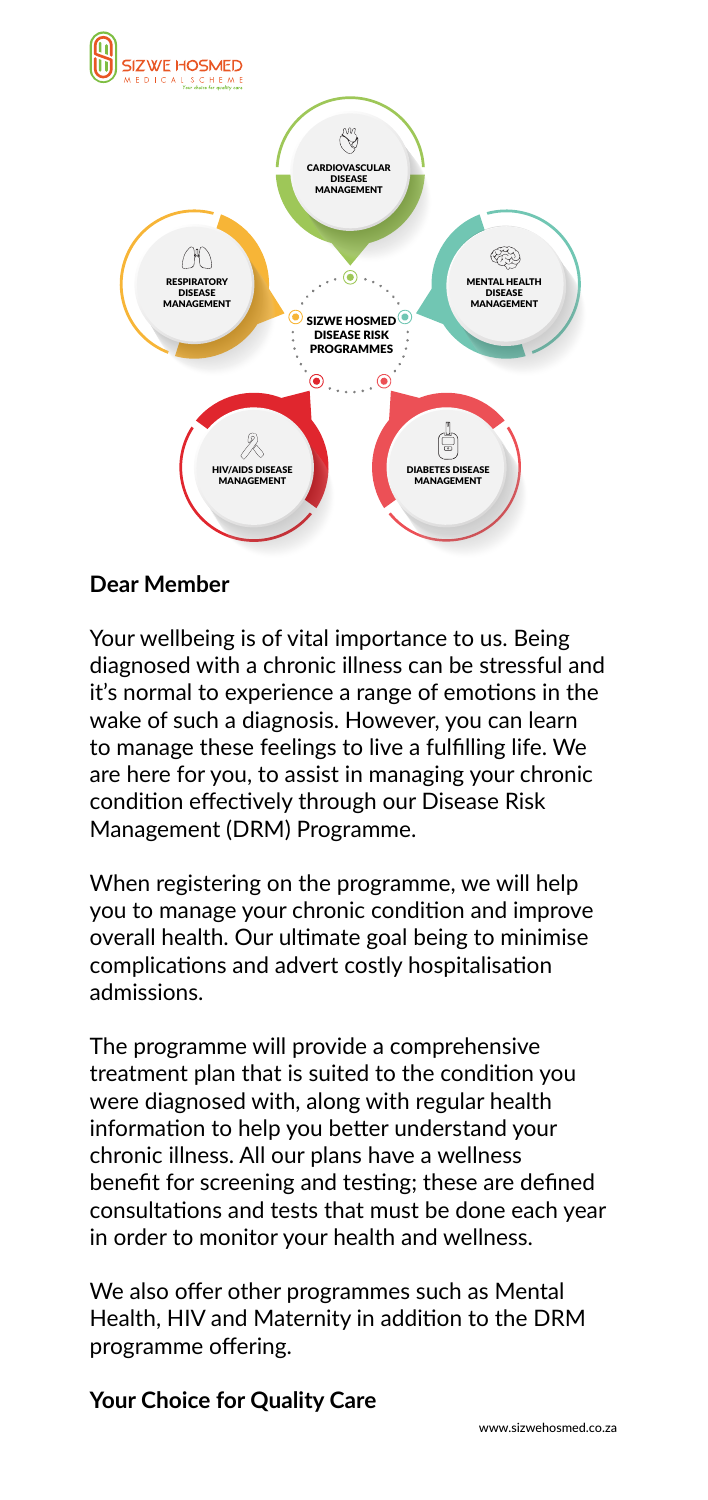

## THE BENEFITS OF REGISTERING ON THE SIZWE HOSMED DISEASE RISK PROGRAMME INCLUDE:

- •Regular follow-ups, counselling and support. This is done quarterly or every six months, depending on the seriousness of your chronic condition.
- •Relevant educational information on your chronic condition.
- •Support relating to lifestyle changes and behaviour modification to help improve your overall health.
- •Referral or a range of relevant health-care centres and professionals for support through the different stages of your programme.

Treating your chronic condition is vital if you want to continue living a fruitful life. We will, therefore, keep you as healthy as possible through our proactive Wellness Programme.

## **JOIN ANY OF OUR DISEASE RISK PROGRAMMES BY CONTACTING US ON:**

**0860 103 455** or send us an email on **wellnessqueries@sizwehosmed.co.za**